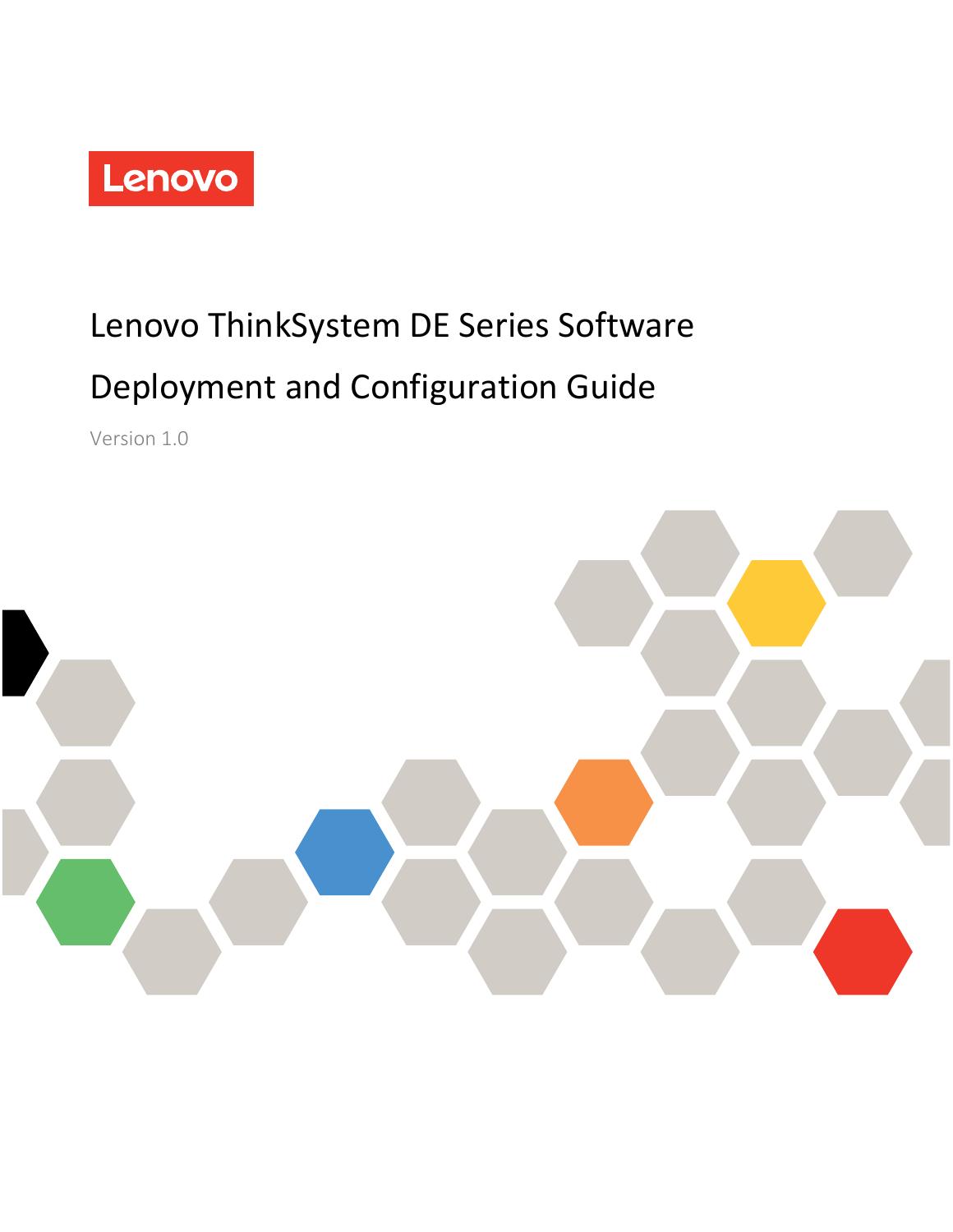**© Copyright Lenovo .**

**LIMITED AND RESTRICTED RIGHTS NOTICE: If data or software is delivered pursuant to a General Services Administration (GSA) contract, use, reproduction, or disclosure is subject to restrictions set forth in Contract No. GS-35F-05925**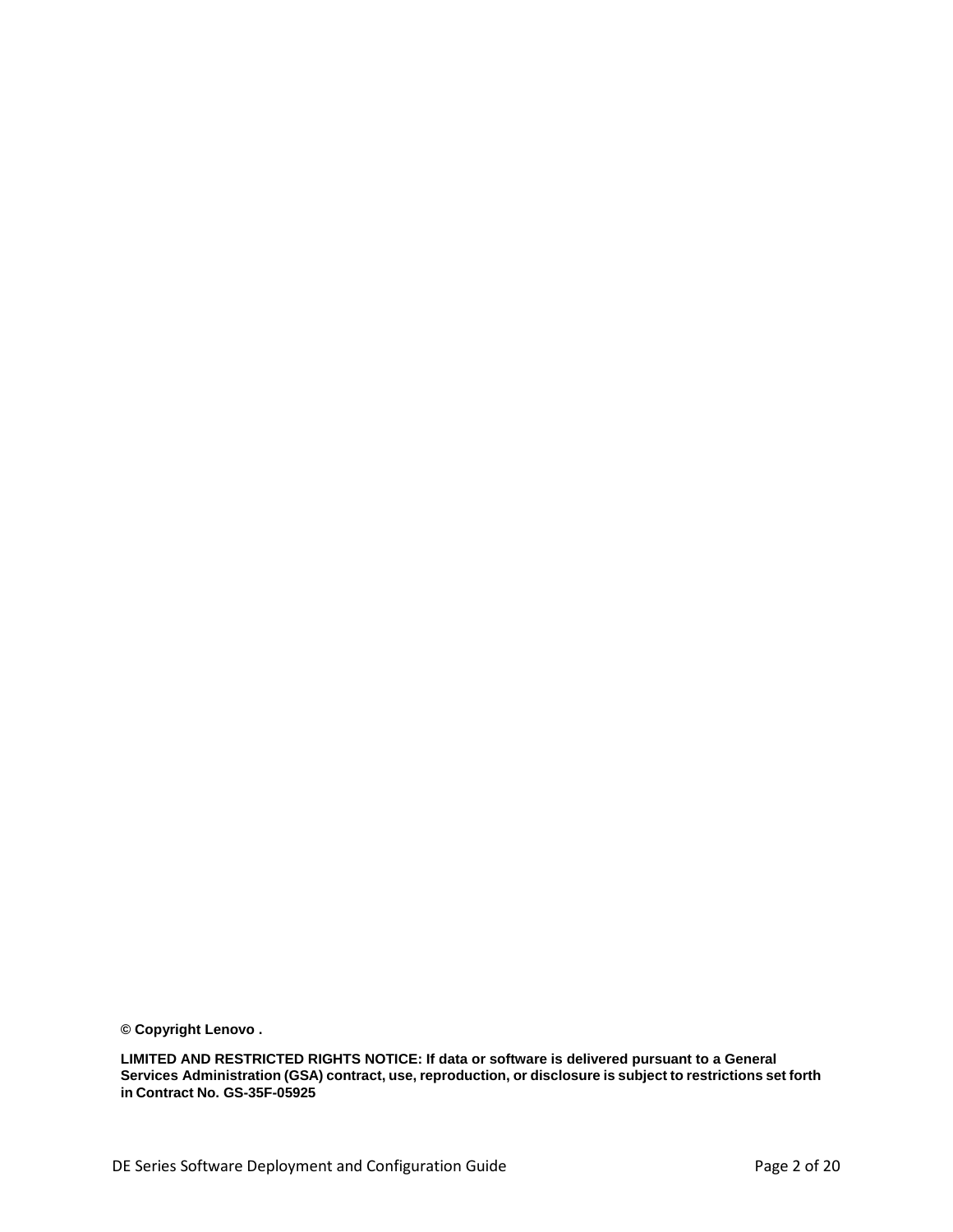## TABLE OF CONTENTS

| 2. |  |
|----|--|
| 3. |  |
|    |  |
|    |  |
|    |  |
|    |  |
|    |  |
|    |  |
|    |  |
|    |  |
|    |  |
|    |  |
|    |  |
|    |  |
|    |  |
|    |  |
|    |  |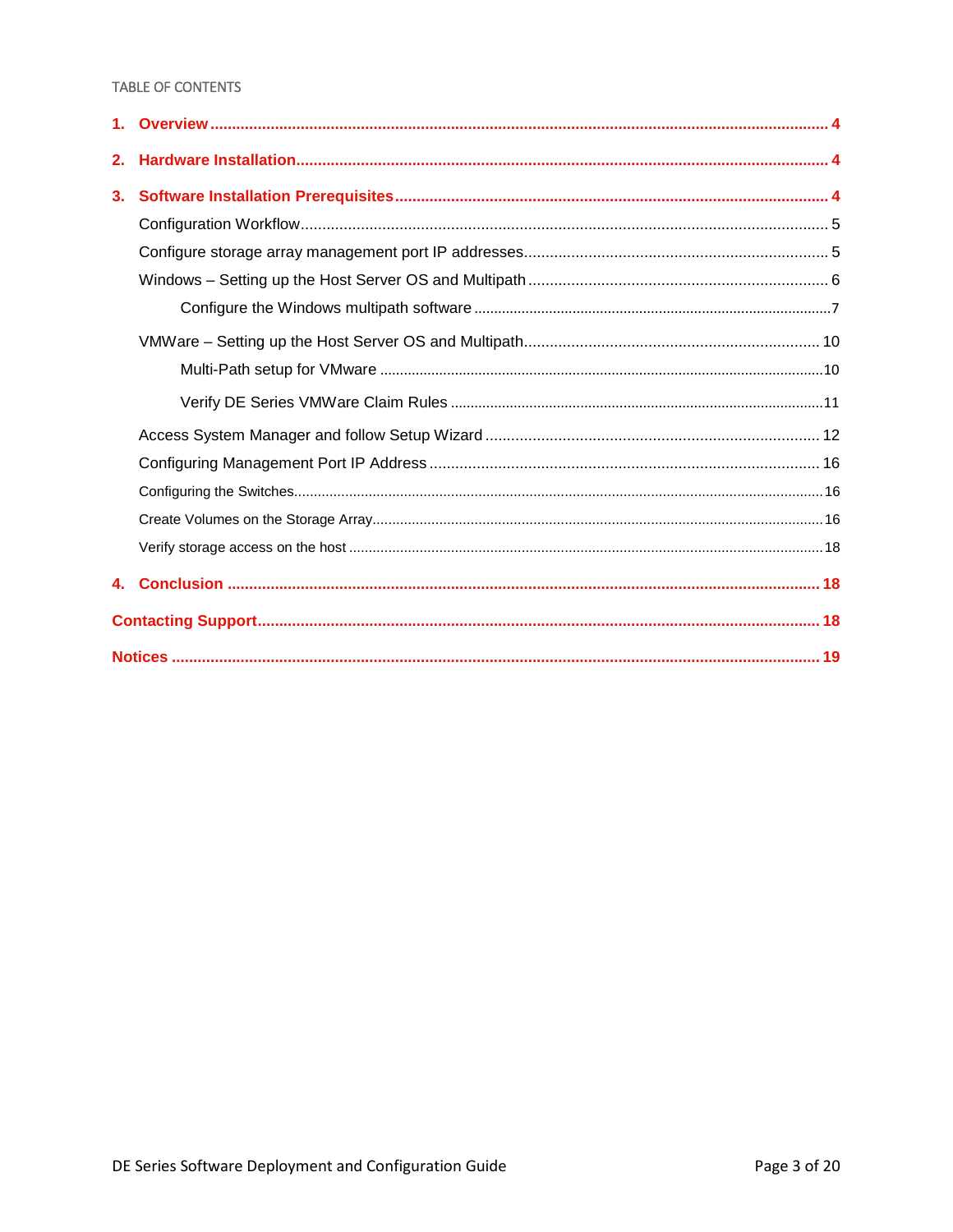## <span id="page-3-0"></span>**1. Overview**

This guide provides instruction on how to configure and deploy the Lenovo ThinkSystem DE Storage array. Some of the information contained here also resides in more comprehensive DE Series documents such as the Hardware Installation and Maintenance Guide on the [Lenovo datacenter support site.](https://datacentersupport.lenovo.com/us/en/products/storage/lenovo-storage/thinksystem-de4000h/documentation/userguide)

Prior to ordering and configuring your storage array, be sure to thoroughly check the DE Series interoperability matrix for compatible servers and operating systems, HBAs and drivers, networking equipment and other components in your deployment environment on the DE Series Product Support [Site.](https://datacentersupport.lenovo.com/us/en/products/storage/lenovo-storage/thinksystem-de4000h/documentation/userguide)

# <span id="page-3-1"></span>**2. Hardware Installation**

For guidance on rack installation and basic cabling of the storage system to the host server, please refer to the following documents on the [DE Series Product Support Site.](https://datacentersupport.lenovo.com/us/en/products/storage/lenovo-storage/thinksystem-de4000h/documentation/userguide)

- Refer to the DE Series Installation Poster for pre-setup, storage array cabling, and host cabling
- <span id="page-3-2"></span>Refer to the DE/DM Series Rack Installation instructions for installing the rail kit.

# **3. Software Installation Prerequisites**

This deployment guide is based on the following assumptions.

| <b>Component</b>      | <b>Assumptions</b>                                                                                                                                                                     |
|-----------------------|----------------------------------------------------------------------------------------------------------------------------------------------------------------------------------------|
| Hardware              | If rack installation is required, you have used the instructions included with<br>$\bullet$<br>the rack kit to install the rails in the appropriate equipment rack.                    |
|                       | You have used the Installation and Setup Instructions included with the<br>$\bullet$<br>controller shelves to install the hardware.                                                    |
|                       | You have connected cables between the optional drive shelves and the array<br>$\bullet$<br>controllers.                                                                                |
|                       | You have applied power to the storage array.<br>$\bullet$                                                                                                                              |
|                       | Note: Expansion shelves should be powered on at least 2 minutes before<br>powering on the controller shelf to which they are attached.                                                 |
|                       | You have installed all other hardware (for example, a client management<br>$\bullet$<br>station, switches) and made the necessary connections.                                         |
| Host                  | You have made a connection between the storage array and the data host.<br>$\bullet$                                                                                                   |
|                       | You have installed a supported host operating system and required adapter<br>$\bullet$<br>drivers.                                                                                     |
|                       | You are not using Windows as a virtualized guest.<br>$\bullet$                                                                                                                         |
|                       | You are not configuring the data (I/O attached) host to boot from SAN.<br>$\bullet$                                                                                                    |
| Storage<br>management | You are using a 1 Gbps or faster management network on a separate path<br>$\bullet$<br>from the data network.                                                                          |
| station               | You are using a separate client station for management rather than the data<br>(I/O attached) host.                                                                                    |
|                       | You are using out-of-band management, in which a storage management<br>$\bullet$<br>station sends commands to the storage array through the Ethernet<br>connections to the controller. |
|                       | You have attached the management station to the same subnet as the<br>$\bullet$<br>storage management ports.                                                                           |
| IP addressing         | You have not yet made an Ethernet connection between the management station<br>and the storage array.                                                                                  |
| Storage               | You will not use shared volumes.                                                                                                                                                       |
| provisioning          | You will create pools rather than volume groups.                                                                                                                                       |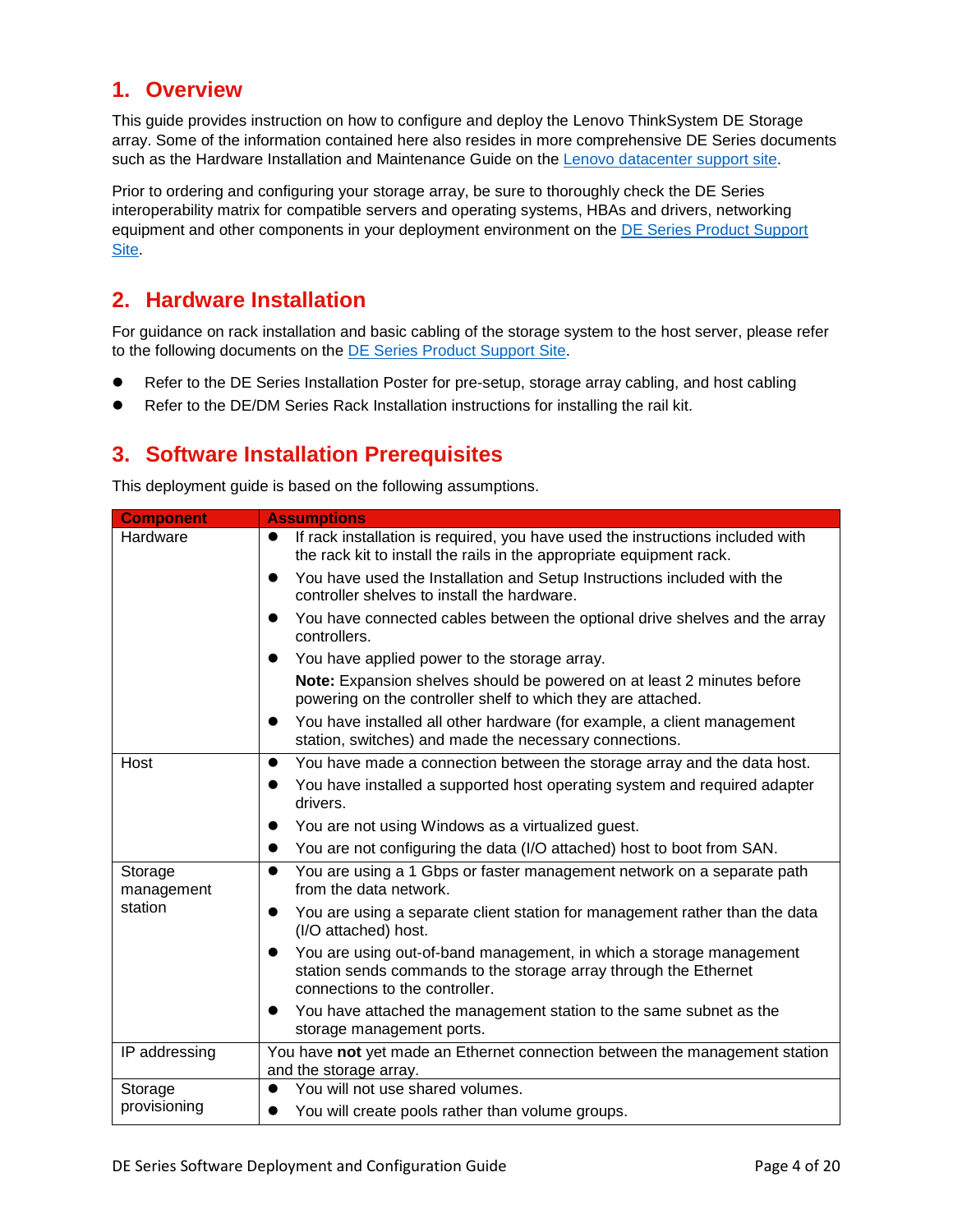| Protocol: FC    | • You have made all host-side FC connections and activated switch zoning.                                                          |
|-----------------|------------------------------------------------------------------------------------------------------------------------------------|
|                 | You are using Lenovo-supported FC HBAs and switches.                                                                               |
|                 | You are using FC HBA driver versions as listed in the DE Series<br>interoperability matrix on the DE Series Product Support Site.  |
| Protocol: iSCSI | You are using Ethernet switches capable of transporting iSCSI traffic.                                                             |
|                 | You have configured the Ethernet switches according to the vendor's<br>recommendation for iSCSI.                                   |
| Protocol: SAS   | You are using Lenovo-supported SAS HBAs.                                                                                           |
|                 | You are using SAS HBA driver versions as listed in the DE Series<br>interoperability matrix on the DE Series Product Support Site. |

## <span id="page-4-0"></span>Configuration Workflow

This workflow guides you through the configuration of your storage array and ThinkSystem System Manager to make storage available to a host. Configuration of the solution requires that the host server, storage array, and the network fabric connecting those elements are set up correctly.

A high level sequence of steps:



The following steps elaborate on the above flow diagram for setting up the host server, networking elements, and storage array. Step 3 is divided into separate sections depending on the host OS: Windows and VMWare. Subsequent steps for the storage array and network are dependent on the fabric type.

## <span id="page-4-1"></span>Configure storage array management port IP addresses

In this method for configuring communications between the management station and the storage array, you use Dynamic Host Configuration Protocol (DHCP) to provide IP addresses. Each storage array has two controllers (duplex), and each controller has two storage management ports. Each management port will be assigned an IP address.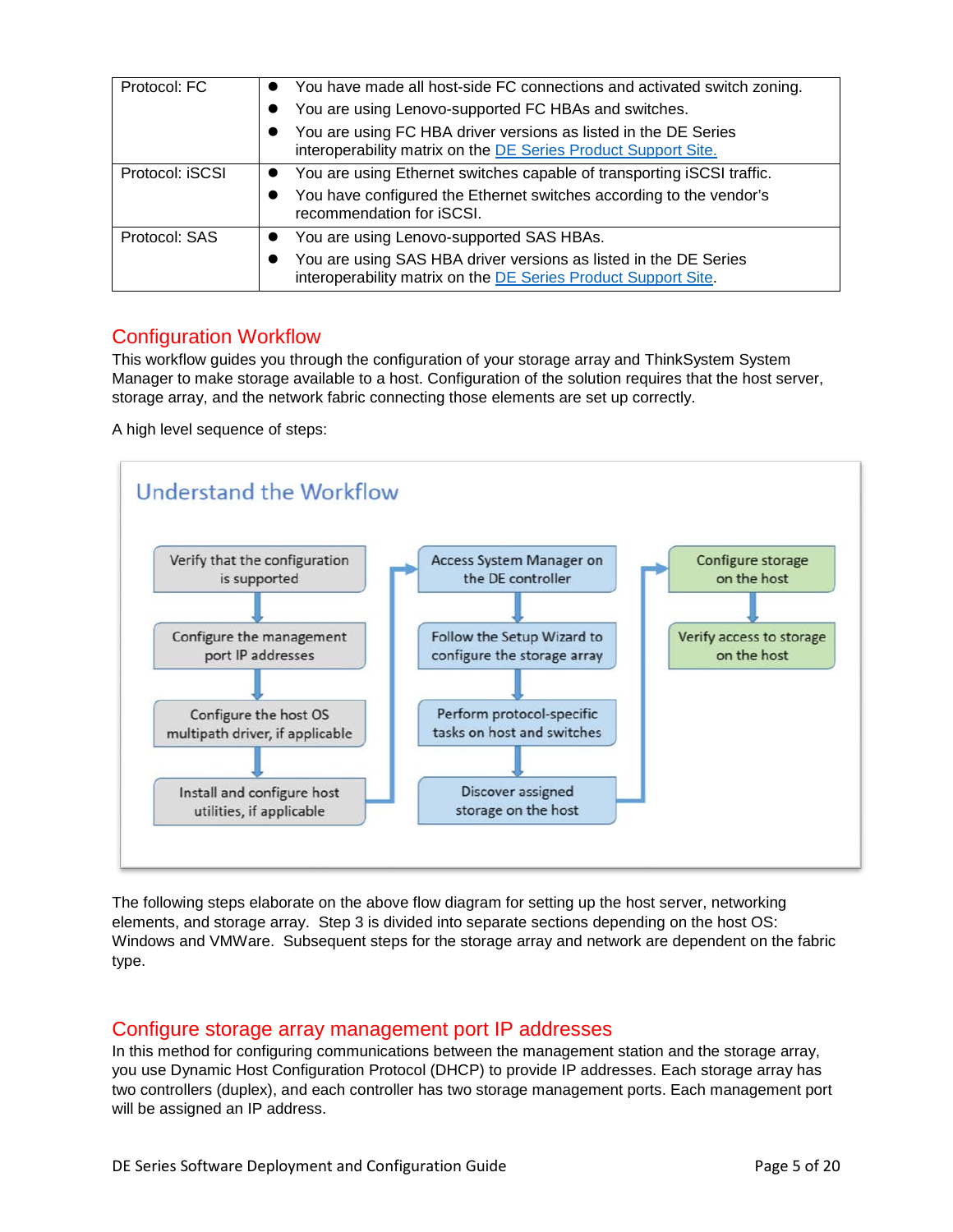## **Before you begin**

You have installed and configured a DHCP server on the same subnet as the storage management ports.

## **About this task**

The following instructions refer to a storage array with two controllers (a duplex configuration).

- 1. If you have not already done so, connect an Ethernet cable to the management station and to management port 1 on each controller (A and B).
	- The DHCP server assigns an IP address to port 1 of each controller.



**Note:** Do not use management port 2 on either controller. Port 2 is reserved for use by Lenovo technical personnel.

**Important:** If you disconnect and reconnect the Ethernet cable, or if the storage array is powercycled, DHCP assigns IP addresses again. This process occurs until static IP addresses are configured. It is recommended that you avoid disconnecting the cable or power-cycling the array.

If the storage array cannot get DHCP-assigned IP addresses within 30 seconds, the following default IP addresses are set:

- Controller A, port 1: 169.254.128.101
- Controller B, port 1: 169.254.128.102
- Subnet mask: 255.255.0.0
- 2. Locate the MAC address label on the back of each controller, and then provide your network administrator with the MAC address for port 1 of each controller. Your network administrator needs the MAC addresses to determine the IP address for each controller. You will need the IP addresses to connect to your storage system through your browser.

## <span id="page-5-0"></span>Windows – Setting up the Host Server OS and Multipath

To ensure reliable operation, verify that the Windows configuration is supported (host server, adapters, operating system version, drivers, and cables from server to controller host ports) in DE interoperability matrix.

- Step 1. Go to the [DE Series Product Support Site.](https://datacentersupport.lenovo.com/products/storage/DEseries)
- Step 2. Click on the Documentation link, then User Guides.
- Step 3. Look for the Interoperability Matrix document, and click to download or view the file.

In this file, you may search for the product family that applies, as well as other criteria for the configuration such as Operating System, ThinkSystem SAN OS, and Host Multipath driver.

Step 4. As necessary, make the updates for your operating system and protocol as listed in the table.

| <b>Operating system updates</b>                                                                       |    | <b>Protocol   Protocol-related updates</b>               |
|-------------------------------------------------------------------------------------------------------|----|----------------------------------------------------------|
| You might need to install out-of-box<br>drivers to ensure proper functionality<br>and supportability. | FC | Host bus adapter (HBA) driver,<br>firmware, and bootcode |
|                                                                                                       |    |                                                          |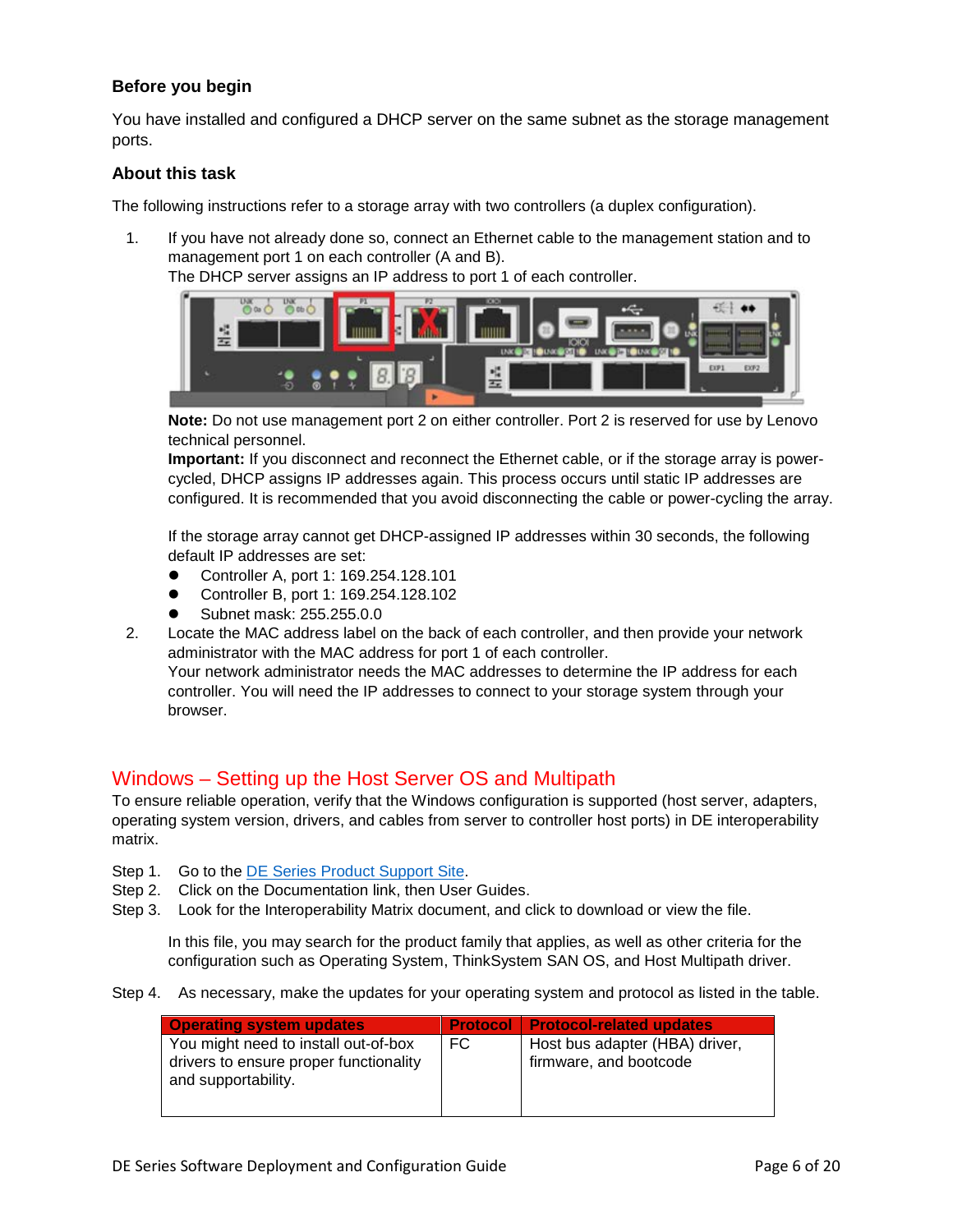| Each HBA vendor has specific<br>methods for updating boot code and<br>firmware. Refer to the support section<br>of the vendor's website to obtain the<br>instructions and software necessary | <b>iSCSI</b> | Network interface card (NIC)<br>driver, firmware and bootcode |
|----------------------------------------------------------------------------------------------------------------------------------------------------------------------------------------------|--------------|---------------------------------------------------------------|
| to update the HBA boot code and<br>firmware.                                                                                                                                                 | <b>SAS</b>   | Host bus adapter (HBA) driver,<br>firmware, and bootcode      |

## <span id="page-6-0"></span>Configure the Windows multipath software

Multipath software provides a redundant path to the storage array in case one of the physical paths is disrupted. Before you can use multipathing, you need to install the SANtricity Windows DSM package. This package contains the multipath software for Windows.

Windows installations use the native MPIO Device Specific Module (DSM) driver for failover. When you install and enable the SANtricity Windows DSM package, you do not need to take further action to use multipath.

The following instructions are provided for the administrator of the DE Series storage array to set up multipath for Windows.

- If MPIO is not installed, add the MPIO feature to Windows from the Server Manager and then restart the system.
- If SAN booting, install with single path, then install ThinkSystem Storage Manager and restart before presenting the rest of the paths to the host.
- If not SAN booting, install ThinkSystem Storage Manager before presenting LUNs to the host.

## **Verify and discover Multi-Path setup for Windows**

To verify and discover storage tasks on Windows, check to validate that the Lenovo MPIO driver is installed by using the Windows Server Manager utility.

Step 1. Ensure the Multipath I/O option is selected in 'Roles and Features'

Server Manager > Manage > Add Roles and Features

Click 'Next' until the Features bar is highlighted, and ensure the 'Mulitpath I/O' checkbox is checked.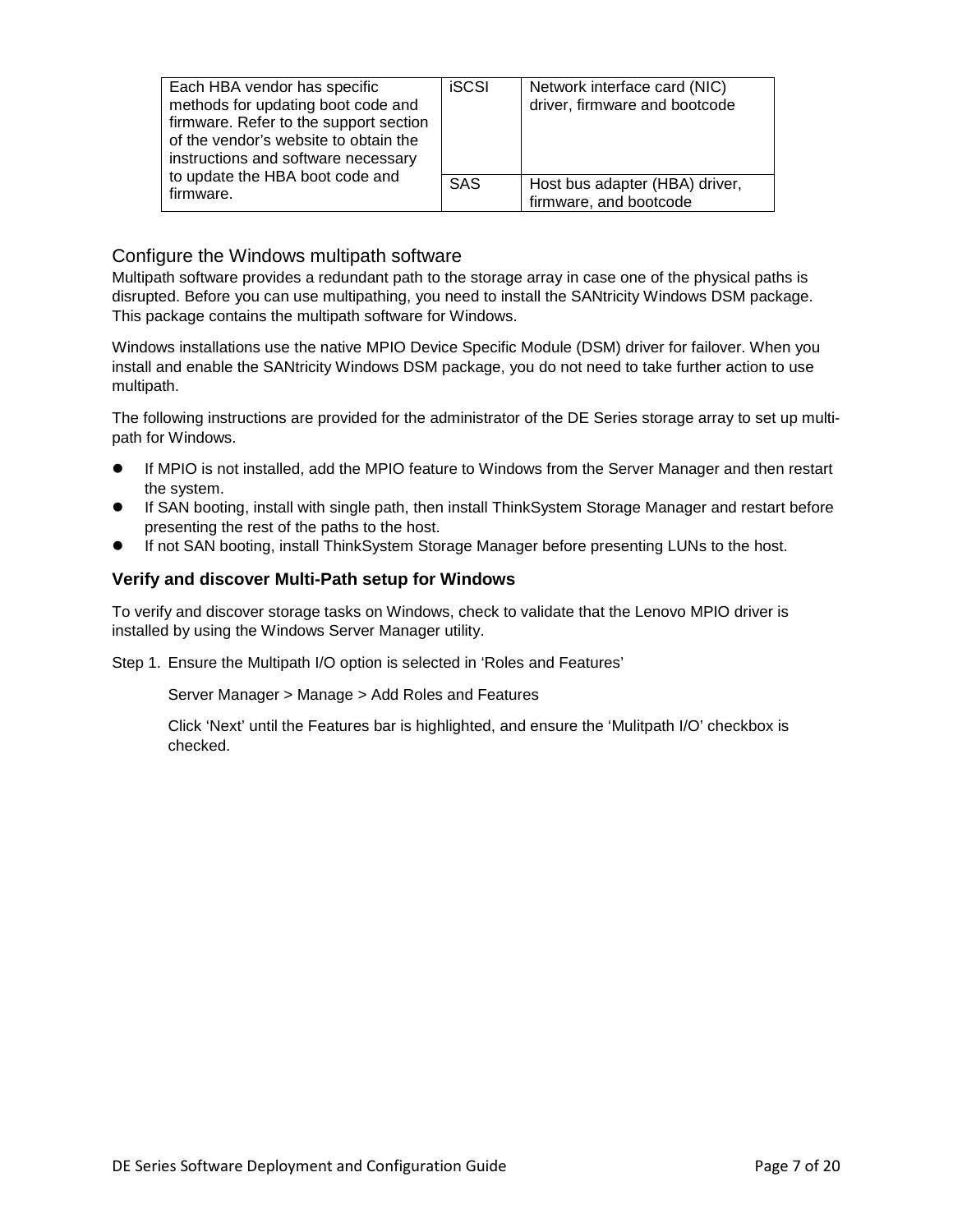| <b>Rest Add Roles and Features Wizard</b><br>$\times$ |                                                                                                                                                                                                                                                                                                                                                                                                                                                                                 |                                                                                                                                 |  |                                       |  |  |
|-------------------------------------------------------|---------------------------------------------------------------------------------------------------------------------------------------------------------------------------------------------------------------------------------------------------------------------------------------------------------------------------------------------------------------------------------------------------------------------------------------------------------------------------------|---------------------------------------------------------------------------------------------------------------------------------|--|---------------------------------------|--|--|
| Select features                                       |                                                                                                                                                                                                                                                                                                                                                                                                                                                                                 |                                                                                                                                 |  | DESTINATION SERVER<br>WIN-VG5U5442N35 |  |  |
| Before You Begin                                      | Select one or more features to install on the selected server.                                                                                                                                                                                                                                                                                                                                                                                                                  |                                                                                                                                 |  |                                       |  |  |
| Installation Type                                     | <b>Features</b>                                                                                                                                                                                                                                                                                                                                                                                                                                                                 | <b>Description</b>                                                                                                              |  |                                       |  |  |
| Server Selection                                      | management opata no extension                                                                                                                                                                                                                                                                                                                                                                                                                                                   | .NET Framework 3.5 combines the                                                                                                 |  |                                       |  |  |
| Server Roles                                          | Media Foundation<br><b>Message Queuing</b><br>D.                                                                                                                                                                                                                                                                                                                                                                                                                                | power of the .NET Framework 2.0                                                                                                 |  |                                       |  |  |
| <b>Features</b>                                       | Multipath I/O (Installed)                                                                                                                                                                                                                                                                                                                                                                                                                                                       | APIs with new technologies for<br>building applications that offer                                                              |  |                                       |  |  |
| Confirmation                                          | <b>MultiPoint Connector</b><br>D.                                                                                                                                                                                                                                                                                                                                                                                                                                               | appealing user interfaces, protect                                                                                              |  |                                       |  |  |
| Results                                               | Network Load Balancing<br>Network Virtualization                                                                                                                                                                                                                                                                                                                                                                                                                                | your customers' personal identity                                                                                               |  |                                       |  |  |
|                                                       | Peer Name Resolution Protocol<br>Quality Windows Audio Video Experience<br>RAS Connection Manager Administration Kit (CMA<br><b>Remote Assistance</b><br>Remote Differential Compression<br><b>Remote Server Administration Tools</b><br>$\triangleright$ 1<br><b>RPC over HTTP Proxy</b><br>Setup and Boot Event Collection<br>Simple TCP/IP Services<br>SMB 1.0/CIFS File Sharing Support<br>$\triangleright$<br>SMB Bandwidth Limit<br><b>SMTP Server</b><br>$T$ can applied | information, enable seamless and<br>secure communication, and provide<br>the ability to model a range of<br>business processes. |  |                                       |  |  |
|                                                       | < Previous<br>Next                                                                                                                                                                                                                                                                                                                                                                                                                                                              | Install                                                                                                                         |  | Cancel                                |  |  |

Step 2. Verify that "LENOVO DE\_Series" shows up on the 'MPIO Devices' list.

Server Manager > Tools > MPIO

| <b>MPIO Properties</b><br>×                                                                                                                                                                                                                                                                                       |                                                   |  |                        |  |  |  |  |
|-------------------------------------------------------------------------------------------------------------------------------------------------------------------------------------------------------------------------------------------------------------------------------------------------------------------|---------------------------------------------------|--|------------------------|--|--|--|--|
|                                                                                                                                                                                                                                                                                                                   | MPIO Devices   Discover Multi-Paths   DSM Install |  | Configuration Snapshot |  |  |  |  |
| To add support for a new device, click Add and enter the Vendor and<br>Product Ids as a string of 8 characters followed by 16 characters. Multiple<br>Devices can be specified using semi-colon as the delimiter.<br>To remove support for currently MPIO'd devices, select the devices and<br>then click Remove. |                                                   |  |                        |  |  |  |  |
| Devices:                                                                                                                                                                                                                                                                                                          |                                                   |  |                        |  |  |  |  |
| Device Hardware Id                                                                                                                                                                                                                                                                                                |                                                   |  |                        |  |  |  |  |
| LENOVO DE Series<br>Vendor 8Product<br>16                                                                                                                                                                                                                                                                         |                                                   |  |                        |  |  |  |  |
|                                                                                                                                                                                                                                                                                                                   |                                                   |  |                        |  |  |  |  |
|                                                                                                                                                                                                                                                                                                                   |                                                   |  |                        |  |  |  |  |
|                                                                                                                                                                                                                                                                                                                   |                                                   |  |                        |  |  |  |  |
| Add<br>Remove                                                                                                                                                                                                                                                                                                     |                                                   |  |                        |  |  |  |  |
|                                                                                                                                                                                                                                                                                                                   |                                                   |  |                        |  |  |  |  |
| OK<br>Cancel                                                                                                                                                                                                                                                                                                      |                                                   |  |                        |  |  |  |  |

The Multipath I/O driver can also be check via a DOS command line via 'mpclaim' and 'dsmutil'.

> C:\Program Files\DSMDrivers\ltsdsm> mpclaim –s od

You should see the following output. You should see the Lenovo DSM listed.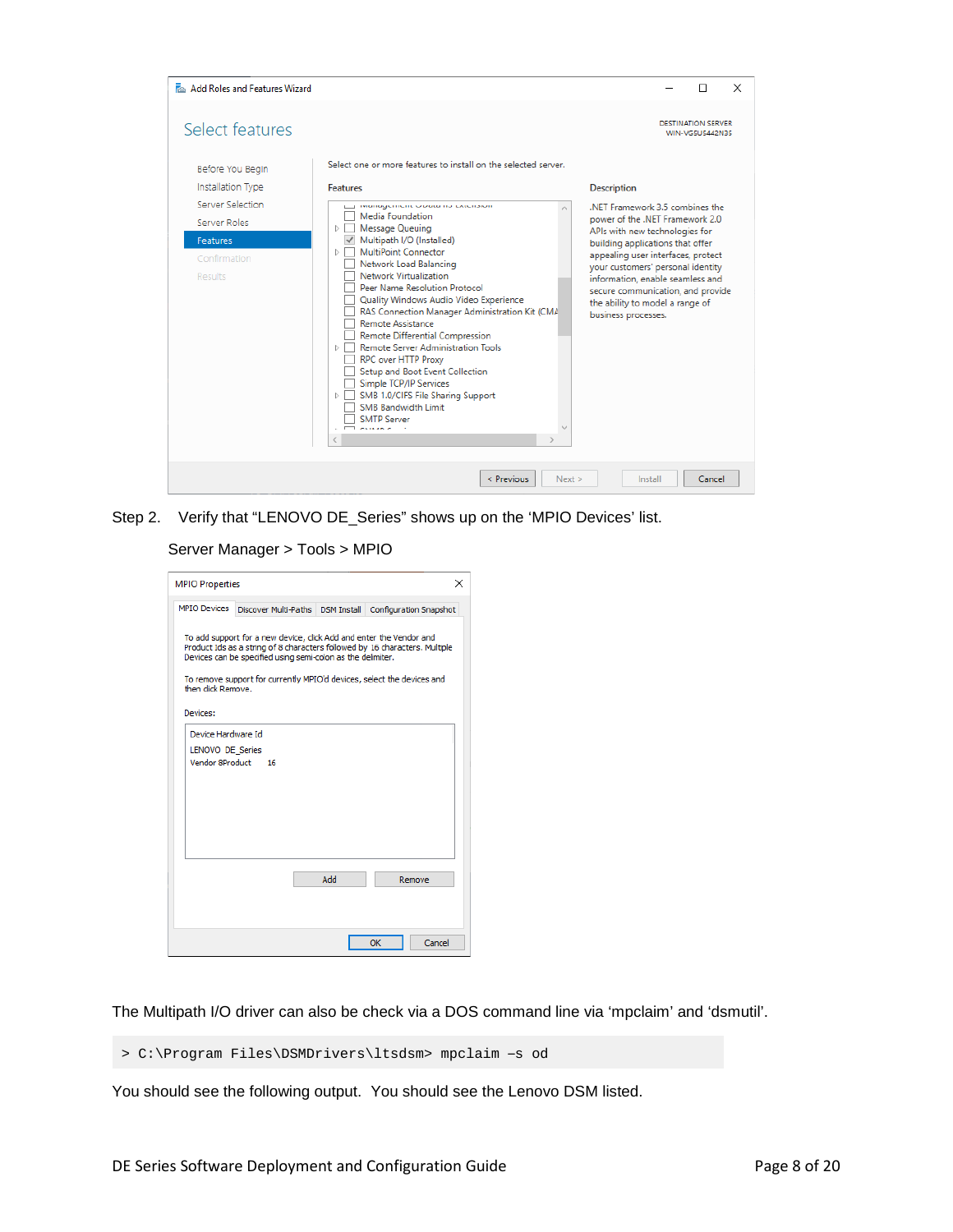|                                        |                            |                                        | PS C:\Program Files\DSMDrivers\ltsdsm> mpclaim s -d                                                                                          |
|----------------------------------------|----------------------------|----------------------------------------|----------------------------------------------------------------------------------------------------------------------------------------------|
|                                        |                            |                                        | For more information about a particular disk, use 'mpclaim -s -d #' where # is the MPIO disk number.                                         |
| MPIO Disk                              | System Disk LB Policy      |                                        | <b>DSM Name</b>                                                                                                                              |
| MPIO Disk2<br>MPIO Disk1<br>MPIO Disk0 | Disk 4<br>Disk 3<br>Disk 2 | <b>LOD</b><br><b>LOD</b><br><b>LOD</b> | Lenovo Device Specific Module for Multi-Path<br>Lenovo Device Specific Module for Multi-Path<br>Lenovo Device Specific Module for Multi-Path |

> C:\Program Files\DSMDrivers\ltsdsm> dsmutil -a

You should see the following output. The 'Name' of your storage array will vary.



Refer to the *DE Series Hardware Installation and Maintenance Guide* for additional guidance on proper setup of the Windows DSM package.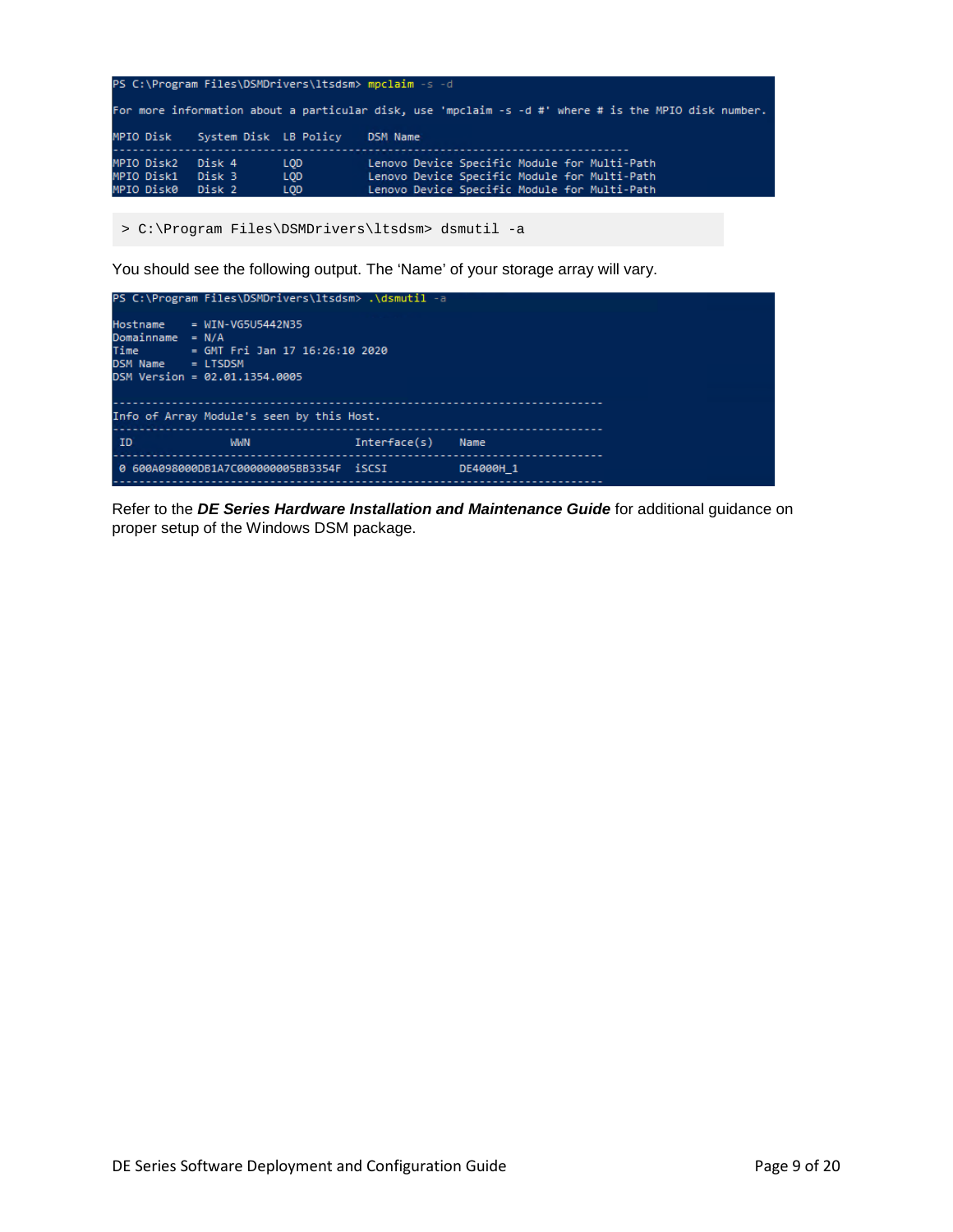## <span id="page-9-0"></span>VMWare – Setting up the Host Server OS and Multipath

To ensure reliable operation, verify that the VMWare configuration is supported (host server, adapters, operating system version, drivers, and cables from server to controller host ports).

- Step 1. Go to the [DE Series Product Support Site.](https://datacentersupport.lenovo.com/products/storage/DEseries)
- Step 2. Click on the Documentation link, then User Guides.
- Step 3. Look for the Interoperability Matrix document, and click to download or view the file. In this file, you may search for the product family that applies, as well as other criteria for the configuration such as Operating System, ThinkSystem SAN OS, and Host Multipath driver.
- Step 4. As necessary, make the updates for your operating system and protocol as listed in the table.

| <b>Operating system updates</b>                                                                                                                                                                                                                                                                                                                                                                                                                                                                                                                                                                                                                                                                                                                                                                                                                                                                        | <b>Protocol</b> | <b>Protocol-related updates</b>                               |
|--------------------------------------------------------------------------------------------------------------------------------------------------------------------------------------------------------------------------------------------------------------------------------------------------------------------------------------------------------------------------------------------------------------------------------------------------------------------------------------------------------------------------------------------------------------------------------------------------------------------------------------------------------------------------------------------------------------------------------------------------------------------------------------------------------------------------------------------------------------------------------------------------------|-----------------|---------------------------------------------------------------|
| You might need to install out-of- box drivers to<br>ensure proper functionality and supportability.<br>You can install HBA drivers using the ESXi shell<br>or a remote SSH connection to the ESXi host.<br>To access the host using either of those<br>methods, you must enable the ESXi shell and<br>SSH access. For more information about the<br>ESXi shell, refer to the VMware Knowledge Base<br>regarding using the ESXi shell in ESXi 5.x or 6.x.<br>For installation commands, refer to the<br>instructions that accompany the HBA drivers.<br>Each HBA vendor has specific methods for<br>updating boot code and firmware. Some of these<br>methods could include the use of a vCenter<br>plugin or the installation of CIM provider on the<br>ESXi host. Refer to the support section of the<br>vendor's website to obtain the instructions and<br>software necessary to update the HBA boot | FC              | Host bus adapter (HBA) driver,<br>firmware, and bootcode      |
|                                                                                                                                                                                                                                                                                                                                                                                                                                                                                                                                                                                                                                                                                                                                                                                                                                                                                                        | <b>iSCSI</b>    | Network interface card (NIC)<br>driver, firmware and bootcode |
| code or firmware. Refer to the VMware<br>Compatibility Guide or the HBA vendor's website<br>to obtain the correct boot code or firmware.                                                                                                                                                                                                                                                                                                                                                                                                                                                                                                                                                                                                                                                                                                                                                               | <b>SAS</b>      | Host bus adapter (HBA) driver,<br>firmware, and bootcode      |

## <span id="page-9-1"></span>Multi-Path setup for VMware

Multipath software provides a redundant path to the storage array in case one of the physical paths is disrupted. The multipath software presents the operating system with a single virtual device that represents the active physical paths to the storage. The multipath software also manages the failover process that updates the virtual device. For VMware, you use the inbox Native Multipathing Plug-in (NMP).

VMware provides plug-ins, known as Storage Array Type Plug-ins (SATP), to handle the failover implementations of specific vendors' storage arrays. The SATP you should use is VMW\_SATP\_ALUA.

The following instructions are provided for the administrator of the DE Series storage array to set up multipath for VMWare.

After the installation, manually create claim rule with the following command. Then restart the client machine:

#esxcli storage nmp satp rule add -s VMW\_SATP\_ALUA -V LENOVO -M DE\_Series -c tpgs\_on -P VMW\_PSP\_RR\_-e "Lenovo DE-Series arrays with ALUA support"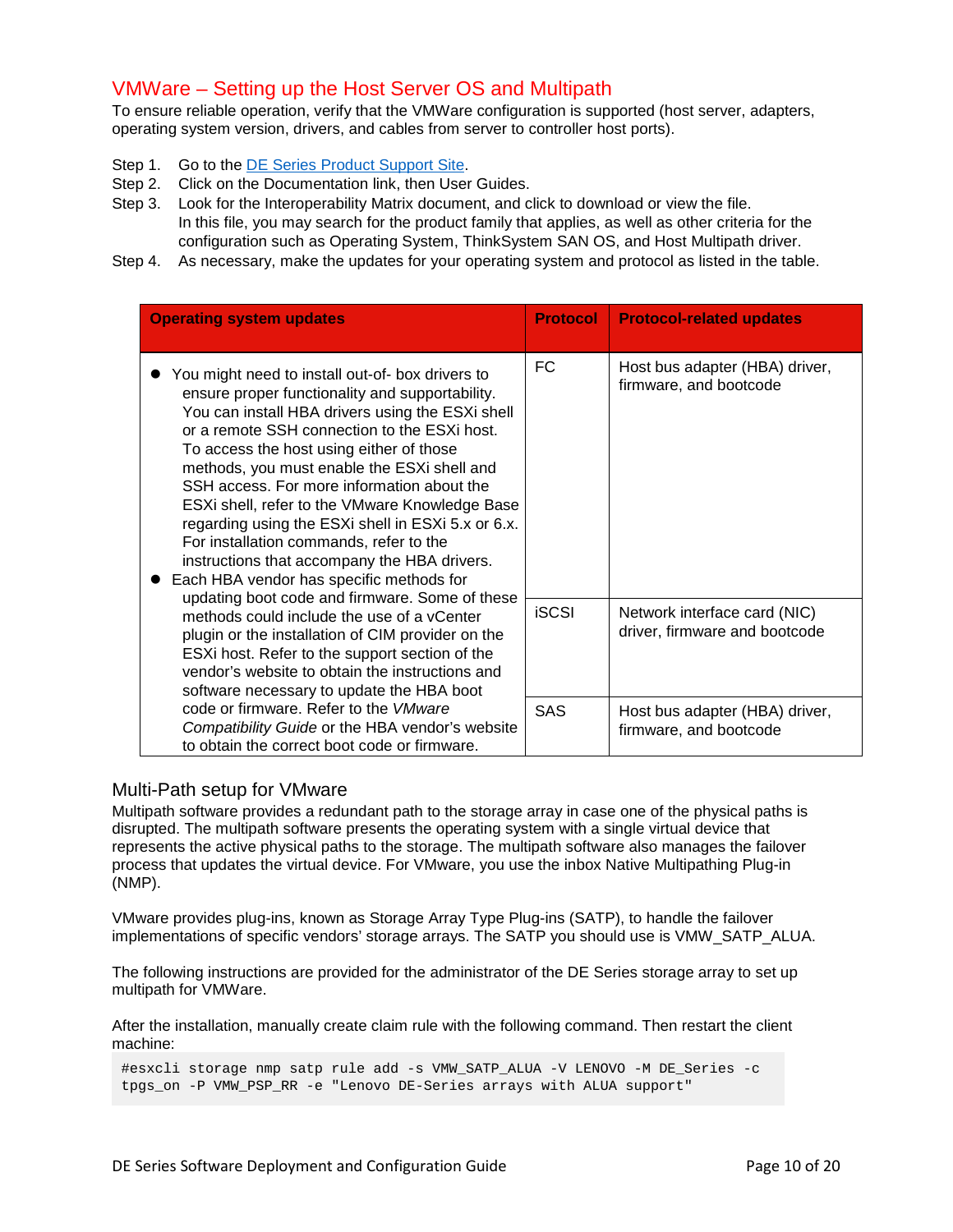For iSCSI SANboot, ensure any vmkernel that participates in SANboot has a MAC address that matches the physical adapter. The default adapter created during the installation will match by default.

Use the following command to create additional vmkernel to specify the MAC address:

```
# esxcli network ip interface add -i [vmkernel name] -M "[MAC address]" -p 
"[Portgroup name]" -m [MTUSIZE]
```
## <span id="page-10-0"></span>Verify DE Series VMWare Claim Rules

Verify that LENOVO/DE\_Series has been added to Claim Rules

```
#esxcli storage nmp satp rule list | grep LENOVO
```
#### Verify that ALUA/RR has been added to the devices (LUNs)

# esxcli storage nmp device list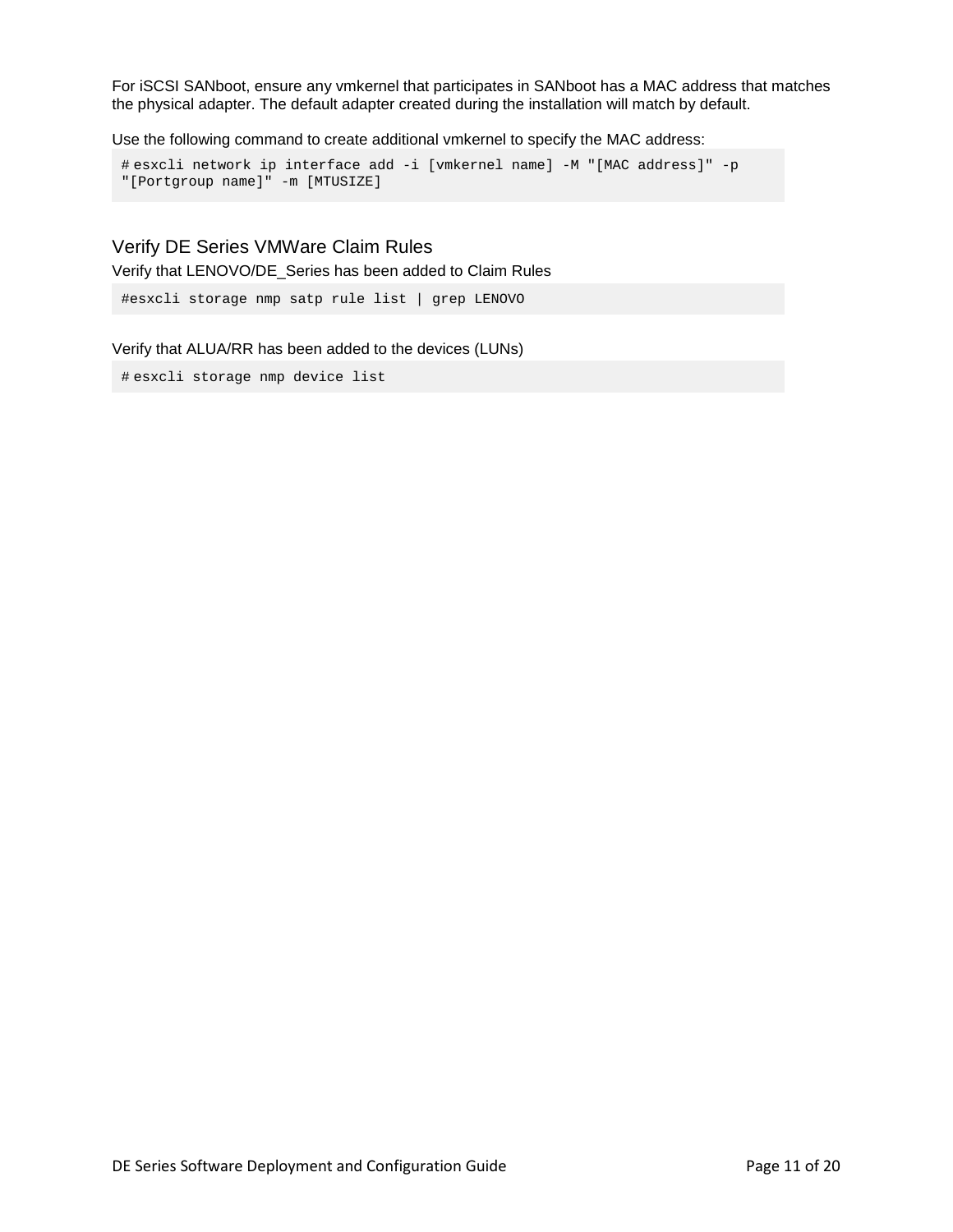## <span id="page-11-0"></span>Access System Manager and follow Setup Wizard

System Manager is the storage array management application that resides on the controller for the array. It only manages the drives in the controller enclosure and any additional drives residing in an attached expansion shelf.

Setup Wizard can be used to guide you through the configuration of your storage array.

**Important Note:** Setup Wizard only launches on initial setup of the storage array. If you exit Setup Wizard without completing all of the steps, the settings you chose will not be stored, and Setup Wizard cannot be restarted.

#### **Before you begin**

 You have ensured that the device from which you will access System Manager contains one of the following browsers:

| <b>Browser</b>              | <b>Minimum version</b> |
|-----------------------------|------------------------|
| Google Chrome               | 47                     |
| Microsoft Internet Explorer | 11                     |
| Microsoft Edge              | EdgeHTML 12            |
| Mozilla Firefox             | 31                     |
| Safari                      | У                      |

• You are using out-of-band management.

## **About this task**

If you are an iSCSI user, make sure you have closed the Setup wizard while configuring iSCSI.

The wizard automatically relaunches when you open System Manager or refresh your browser and at least one of the following conditions is met:

- No pools and volume groups are detected.
- No workloads are detected.
- No notifications are configured.

If the Setup wizard does not automatically appear, contact technical support.

## **Steps**

- Step 1. From your browser, enter the following URL https://<DomainNameOr*IPAddress*>, where IPAddress is the address for one of the storage array controllers. The first time System Manager is opened on an array that has not been configured, the Set Administrator Password prompt appears. Role-based access management configures four local roles: admin, support, security, and monitor. The latter three roles have random passwords that cannot be guessed. After you set a password for the admin role you can change all of the passwords using the admin credentials. See System Manager online help for more information on the four local user roles.
- Step 2. Enter the System Manager password for the admin role in the Set Administrator Password and Confirm Password fields, and then select the Set Password button.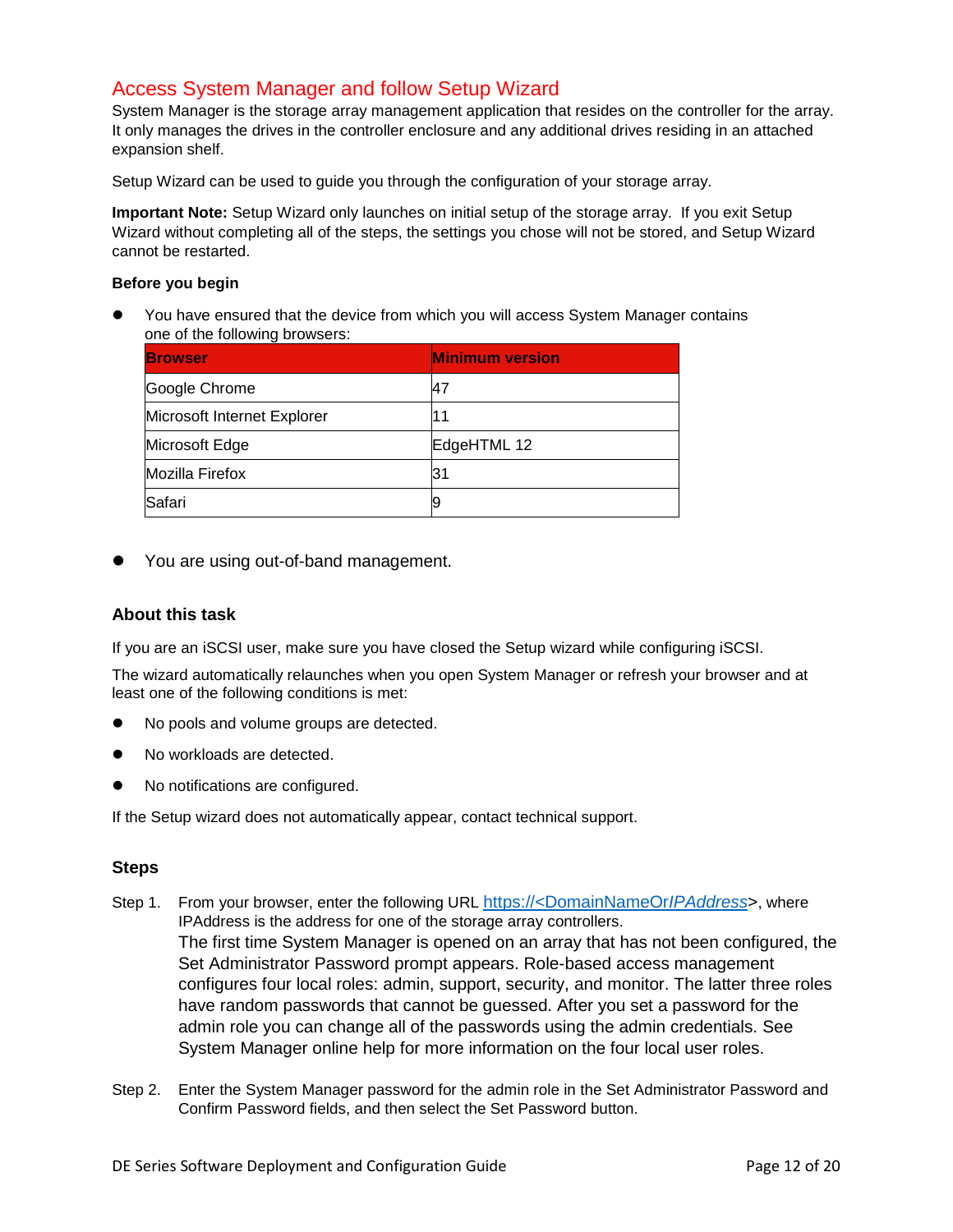Step 3. When you open System Manager and no pools, volumes groups, workloads, or notifications have been configured, the Setup Wizard launches.



- Step 4. Use the Setup Wizard to perform the following tasks:
	- a. **Verify hardware (controllers and drives)** Verify the number of controllers and drives in the storage array. Assign a name to the array (e.g, 'DE\_1').

| Set Up ThinkSystem System Manager                                                           |                               |                       |                                                    |     |
|---------------------------------------------------------------------------------------------|-------------------------------|-----------------------|----------------------------------------------------|-----|
|                                                                                             |                               |                       | More $(8 \text{ total})$                           |     |
| 2 Verify Hardware<br>Welcome                                                                | 3<br>Verify Hosts             | A Accept/Reject Pools | 5 Assign Hot Spares                                | 6 C |
| System Manager has detected the following hardware components (refresh)<br>Controller shelf | 20 HDD drives<br>4 SSD drives |                       | What if I don't see all of my hardware components? |     |
| Expansion shelf                                                                             | 12 HDD drives<br>4 SSD drives |                       |                                                    |     |
| Name storage array                                                                          |                               |                       |                                                    |     |
| $\sim$<br>DE 1                                                                              |                               |                       |                                                    |     |

Note: Your shelves may not display in the order they are configured. You can update the order later within System Manager on the Hardware page.

b. **Verify hosts and operating systems** – Verify the host and operating system types that the storage array can access.

|         | Set Up ThinkSystem System Manager |                |                                                |                  |  |
|---------|-----------------------------------|----------------|------------------------------------------------|------------------|--|
|         |                                   |                |                                                | More (8 total) > |  |
| Welcome | 2 Verify Hardware                 | 3 Verify Hosts | 4 Accept/Reject Pools 5 Assign Hot Spares 6 Co |                  |  |
|         |                                   |                |                                                |                  |  |

c. **Accept pools** – Accept the recommended pool configuration for the express installation method. A pool is a logical group of drives.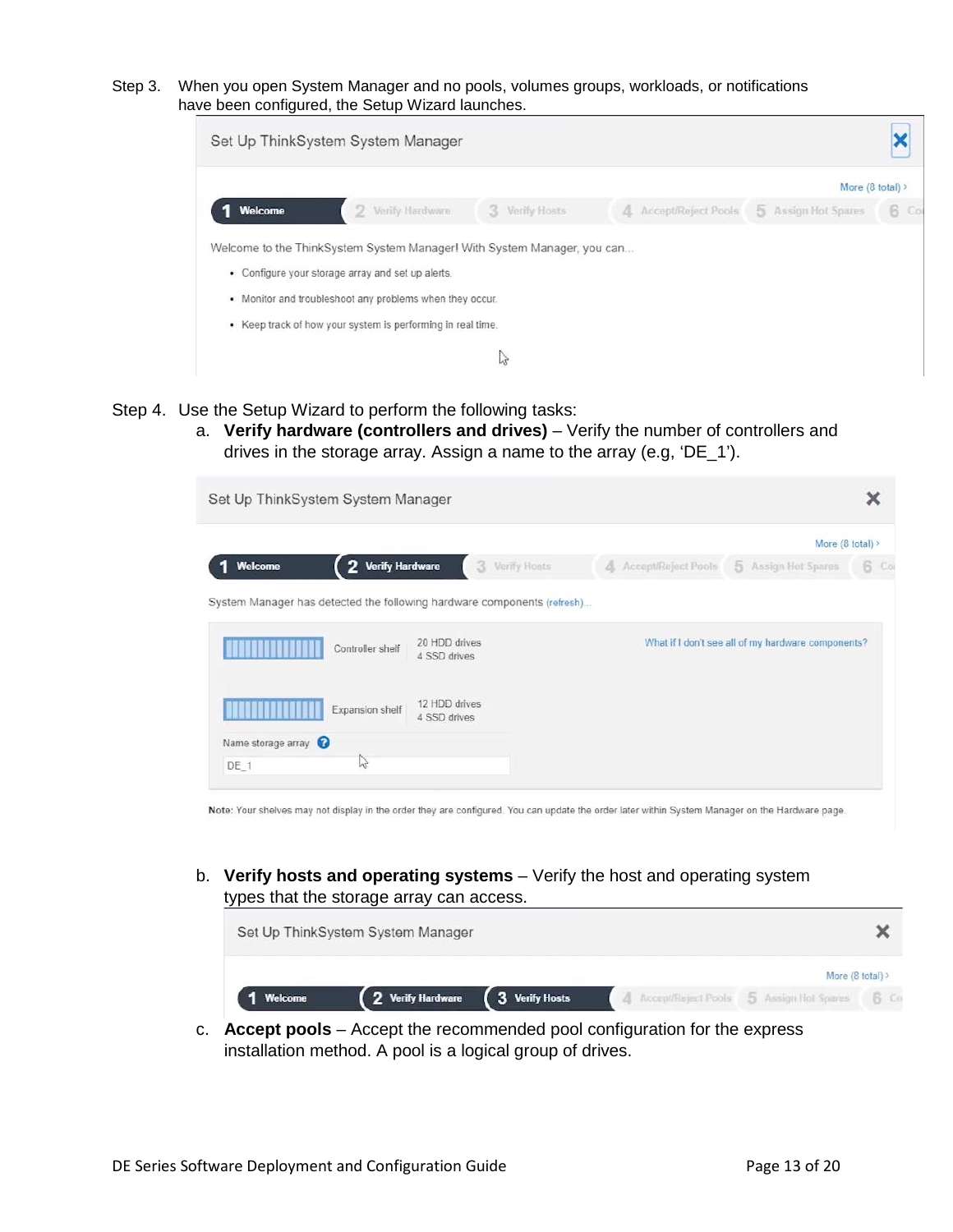

d. **Configure alerts** – Allow System Manager to receive automatic notifications when a problem occurs with the storage array.

| Set Up ThinkSystem System Manager                                                                                                                                                     |  |
|---------------------------------------------------------------------------------------------------------------------------------------------------------------------------------------|--|
| < Previous                                                                                                                                                                            |  |
| 4 Accept/Reject Pools 5 Configure Alerts<br><b>Verify Hosts</b><br>6<br>Enable Auto Support 7 Review                                                                                  |  |
| Note: If you don't know your mail server information at this time or you only want to configure SNMP and/or syslog alerts, then select "Do this later" at<br>the bottom of the screen |  |
| How do I configure SNMP or syslog alerts?                                                                                                                                             |  |
| Configure mail server                                                                                                                                                                 |  |
| Mail server address <sup>?</sup>                                                                                                                                                      |  |
|                                                                                                                                                                                       |  |
|                                                                                                                                                                                       |  |
| Important: You must configure a DNS server on both controllers in order to use a fully qualified domain name. You can perform this configuration<br>on the Hardware page.             |  |
| Email sender address <sup>?</sup>                                                                                                                                                     |  |
| Include contact information in email                                                                                                                                                  |  |
| Configure recipient email address                                                                                                                                                     |  |
| <b>Email Address</b>                                                                                                                                                                  |  |
|                                                                                                                                                                                       |  |
|                                                                                                                                                                                       |  |

e. **Enable AutoSupport** – Automatically monitor the health of your storage array and have dispatches sent to technical support. Note: AutoSupport default state is disabled. You are strongly encouraged to enable AutoSupport and complete the setup so that error logs are collected and automatically sent to Lenovo support.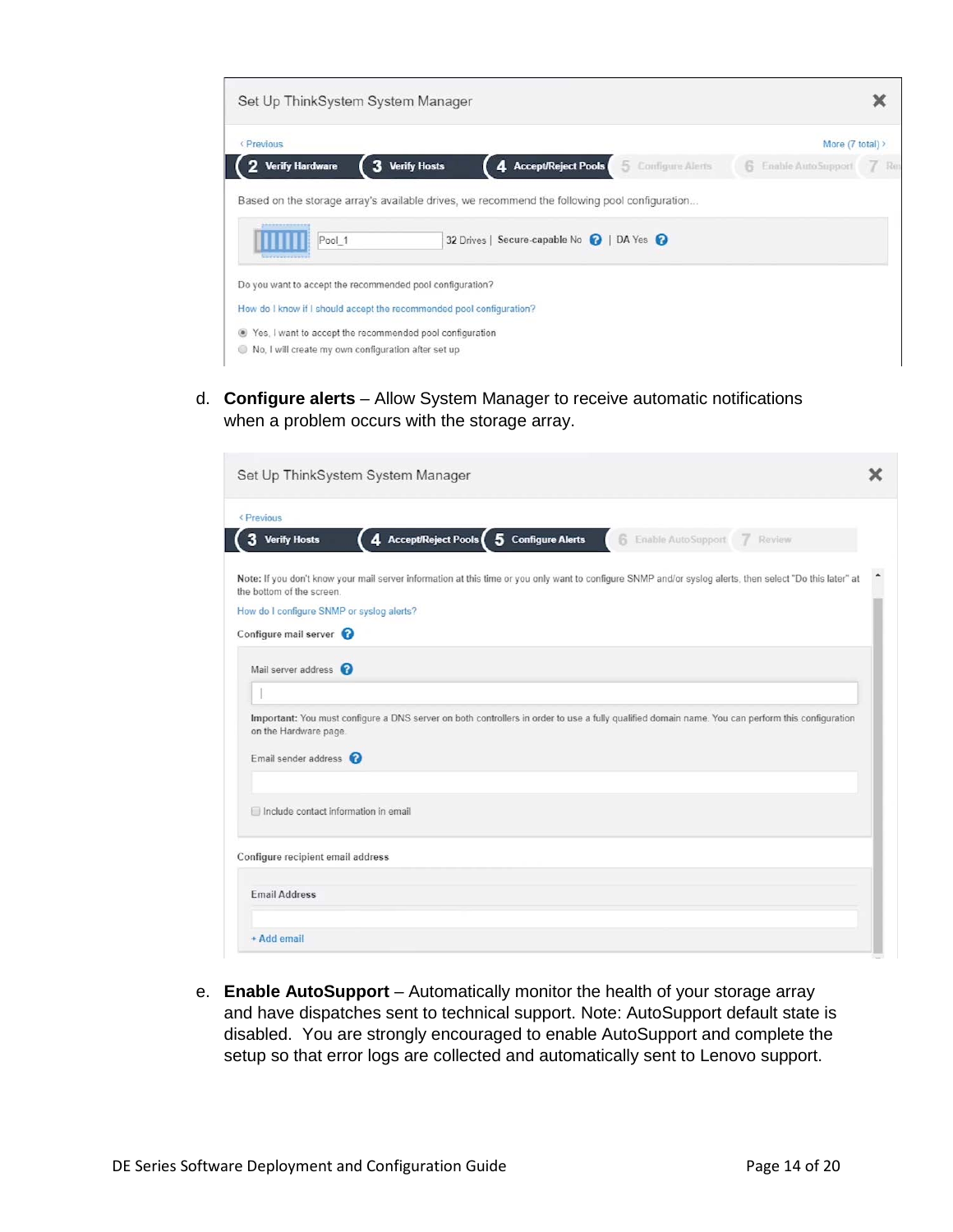Note that the default setting for AutoSupport is unchecked for protection of your privacy. It is highly recommended that you enable AutoSupport for the best possible response to issues you may encounter.

| Set Up ThinkSystem System Manager                       |                                                                                                                                                                                                                                                                  |        |
|---------------------------------------------------------|------------------------------------------------------------------------------------------------------------------------------------------------------------------------------------------------------------------------------------------------------------------|--------|
| < Previous                                              |                                                                                                                                                                                                                                                                  |        |
| <b>Verify Hosts</b><br>3                                | 4. Accept/Reject Pools<br>5 Configure Alerts<br>6 Enable Auto Support                                                                                                                                                                                            | Review |
|                                                         | I want System Manager to automatically send support data to the support team                                                                                                                                                                                     |        |
| <b>Support features</b>                                 | AutoSupport is an integrated and efficient<br>monitoring and reporting technology that                                                                                                                                                                           |        |
| Enable AutoSupport<br>Enable AutoSupport On             | checks the health of your storage array.<br>With AutoSupport, you and the support<br>team will be better able to troubleshoot<br>any problems on your storage array.<br>should they occur.                                                                       |        |
| Enable Remote Diagnostics                               |                                                                                                                                                                                                                                                                  |        |
|                                                         | Note: By default, System Manager uses a secure HTTPS connection to send support data to the support team. If you want to use an HTTP or SMTP<br>delivery method instead of HTTPS, then you will need to reconfigure AutoSupport after you set up System Manager. |        |
| How do I configure the delivery method for AutoSupport? |                                                                                                                                                                                                                                                                  |        |
| What type of data is collected through AutoSupport?     |                                                                                                                                                                                                                                                                  |        |

Step 5. If you have not already created a volume, create one by going to **Storage > Volumes > Create > Volume**.

| п<br>Home           | TOUTLE AIRPRACT ANIMIRES                 |                       |                 |                          |        |  |        |
|---------------------|------------------------------------------|-----------------------|-----------------|--------------------------|--------|--|--------|
| ≊<br>Storage        | <b>VOLUMES</b>                           |                       |                 |                          |        |  | ×      |
| 画<br>Hardware       | Learn More >                             |                       |                 |                          |        |  |        |
| 券<br>Settings       |                                          |                       | All Volumes     | Applications & Workloads |        |  |        |
| $\times$<br>Support | Filter                                   | $\boldsymbol{\Omega}$ |                 |                          |        |  |        |
|                     | Increase Capacity<br>Create -<br>Volquie | View/Edit Settings    | Copy Services + | Add to Workload          | More - |  | Delete |
|                     | Workload                                 |                       |                 | C Create Volume          |        |  |        |
|                     |                                          |                       |                 |                          |        |  |        |

For more information, see the online help for System Manager.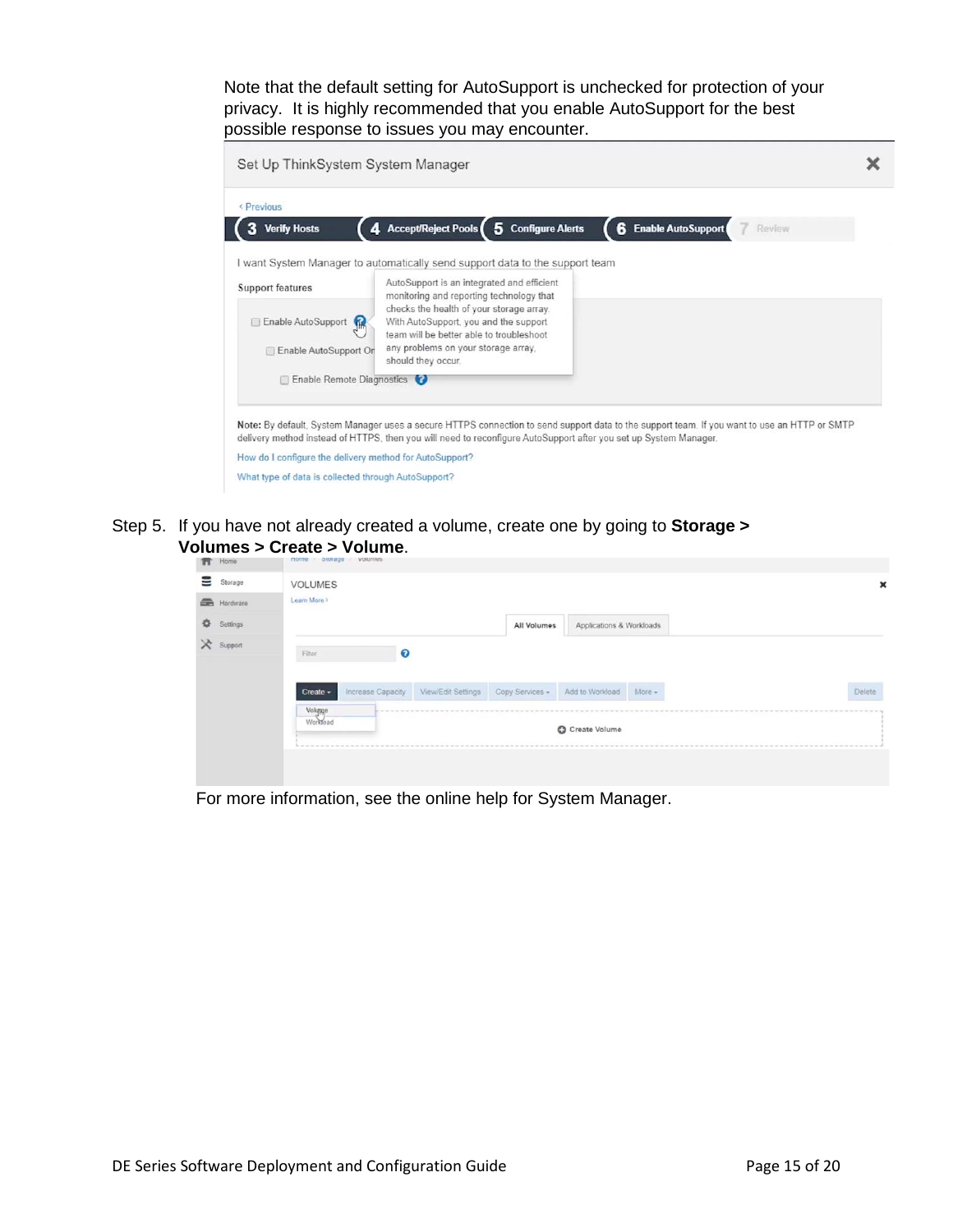## <span id="page-15-0"></span>Configuring Management Port IP Address

You can change the default IP of your controller management port to align with your datacenter IP address range.

Select 'Hardware' -> 'Show back of shelf' -> 'Controller B' -> 'Configure management ports'



## <span id="page-15-1"></span>Configuring the Switches

Refer to the DE Series Hardware Installation and Maintenance Guide for details on setting up your Fibre Channel or Ethernet network switches.

## <span id="page-15-2"></span>Create Volumes on the Storage Array

If you have not already created a volume, create one by going to **Storage** > **Volumes** > **Create** > **Volume**.

| п      | Home     | <b>FIGHTHI</b>     | Otorage volumes   |                                    |             |                          |        |  |        |
|--------|----------|--------------------|-------------------|------------------------------------|-------------|--------------------------|--------|--|--------|
| ≊      | Storage  | <b>VOLUMES</b>     |                   |                                    |             |                          |        |  |        |
| 画      | Hardware | Learn More >       |                   |                                    |             |                          |        |  |        |
| 脊      | Settings |                    |                   |                                    | All Volumes | Applications & Workloads |        |  |        |
| $\chi$ | Support  | Filter             | $\boldsymbol{0}$  |                                    |             |                          |        |  |        |
|        |          |                    |                   |                                    |             |                          |        |  |        |
|        |          | Create -           | Increase Capacity | View/Edit Settings Copy Services + |             | Add to Workload          | More - |  | Delete |
|        |          | Volque<br>Workload |                   |                                    |             | Create Volume            |        |  |        |
|        |          |                    |                   |                                    |             |                          |        |  |        |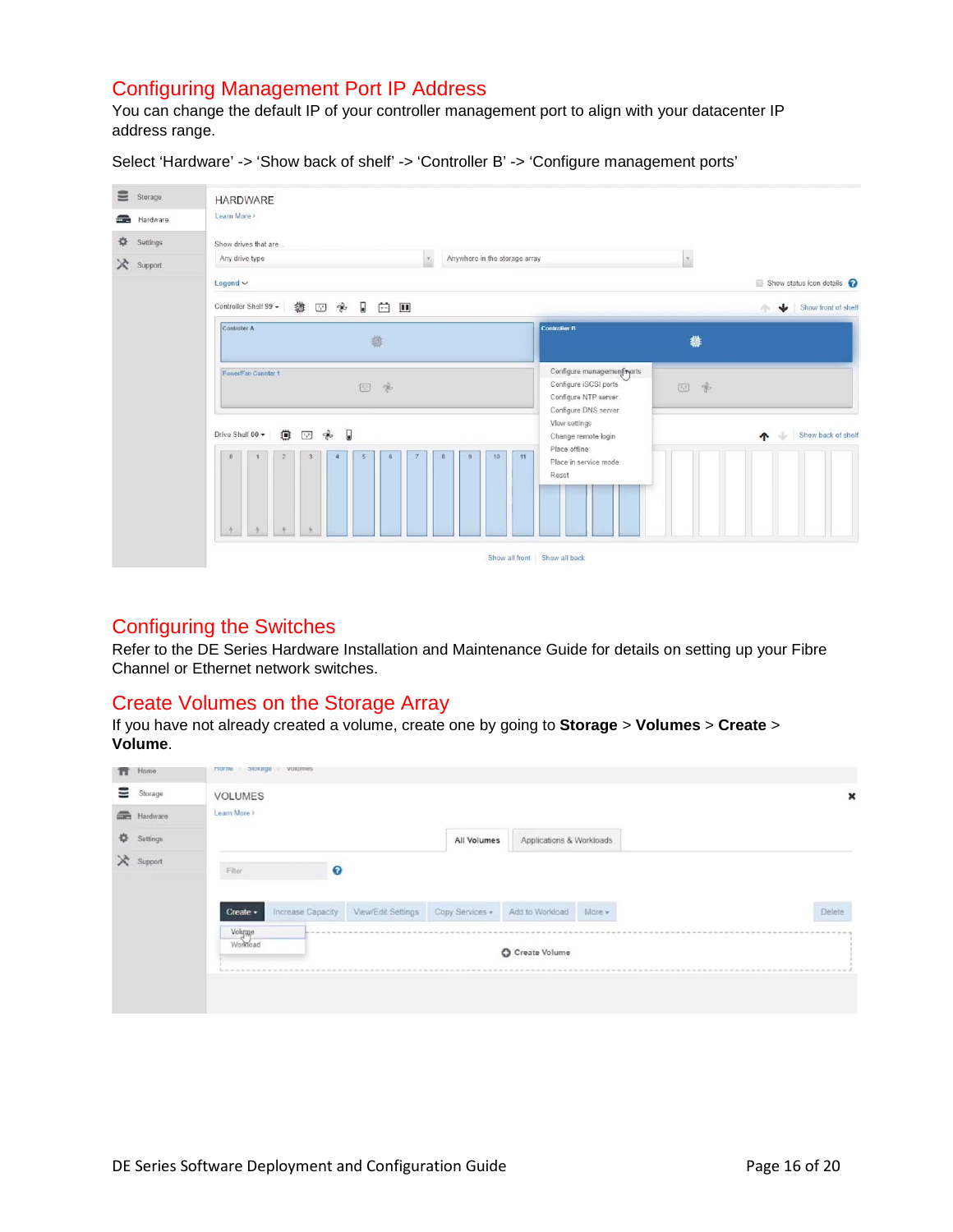## If a host exists, it will show up on the 'Select a host' pulldown list.

| <b>Create Volumes</b>                               |                                                                       |                    |          | × |
|-----------------------------------------------------|-----------------------------------------------------------------------|--------------------|----------|---|
| <b>Select Host</b>                                  | 2 Select Worldord                                                     | 3 AddiEdit Volumes | 4 Review |   |
|                                                     | Make my created volumes visible to the following host or host cluster |                    |          |   |
| Select a host or host cluster:<br>Assign host later |                                                                       |                    |          | × |
| 15                                                  |                                                                       |                    |          | Q |
| Assign host later                                   |                                                                       |                    |          |   |
| Host SR650 ISCSI                                    |                                                                       |                    |          |   |

#### Next, create a workload.

| <b>Create Volumes</b>                                                                     |                   |                    |          | × |
|-------------------------------------------------------------------------------------------|-------------------|--------------------|----------|---|
| <b>Select Host</b>                                                                        | 2 Select Workload | 3 AddiEdit Volumes | & Review |   |
| Select a workload for the created volumes<br>How does my workload impact volume creation? | B                 |                    |          |   |
| Create volumes for an existing workload                                                   |                   |                    |          |   |
| Select                                                                                    |                   |                    |          |   |
| Create a new workload                                                                     |                   |                    |          |   |

# Example of a successful volume creation:

| <b>Create Volumes</b> |                      |                   |                        |                    |                            |                       |                  |
|-----------------------|----------------------|-------------------|------------------------|--------------------|----------------------------|-----------------------|------------------|
| <b>Select Host</b>    |                      | 2 Select Workload | 3 Add/Edit Volumes     |                    | 4 Review                   |                       |                  |
| Name                  | Pool<br>Volume Group | Assigned To       | Associated<br>Workload | <b>Volume Type</b> | Reported<br>Capacity (GiB) | Segment<br>Size (KiB) |                  |
| Test                  | Pool 1               | Host SR650 ISCSI  | vmware vmfs workload 1 | Datastore          | 1000.00                    | Not Applicable        | $\sim$<br>$\sim$ |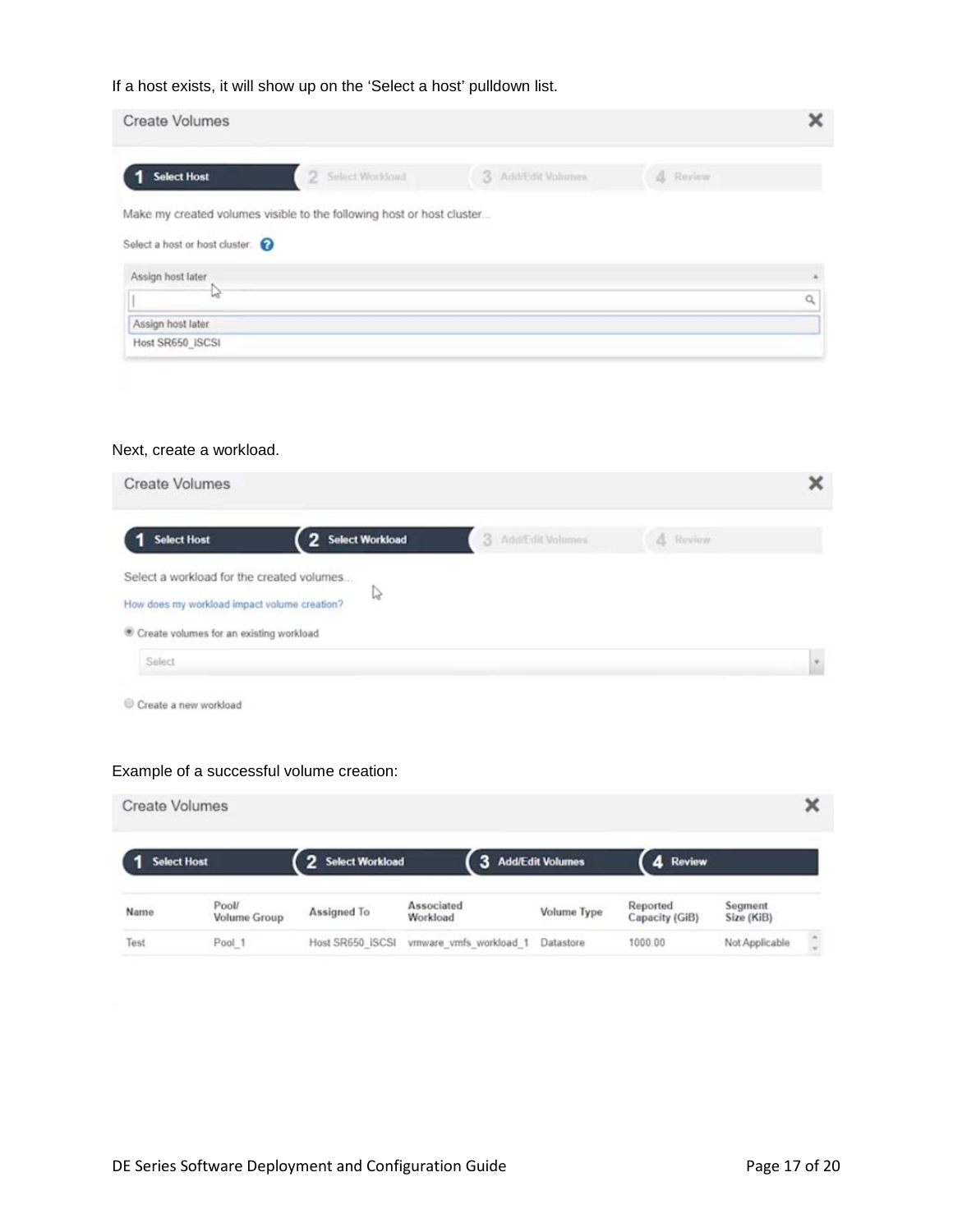## <span id="page-17-0"></span>Verify storage access on the host

Before using the volume, you must verify that the host can write data to the LUN and read it back.

#### **Before you begin**

You must have initialized the LUN and formatted it with a file system.

#### **Steps**

Step 6. Create and write to a file on the new LUN.

## **Example**

```
> echo test file > f:\test.txt
```
Step 7. Read the file and verify data was written.

#### **Example**

> type f:\test.txt

Step 8. To verify that multipath is working, change the volume ownership.

- a. From the System Manager GUI, go to **Storage > Volumes**, and then select **More > Change ownership.**
- b. On the **Change Volume Ownership** dialog box, use the **Preferred Owner** pull-down to select the other controller for one of the volumes in the list, and then confirm the operation.
- c. Verify that you can still access the files on the LUN. **Example**

#### $>$  dir f:\

Step 9. Find the target ID.

#### **Example**

> C:\Program Files\DSMDrivers\ltsdsm\dsmutil –a

Step 10. View the paths to the LUN and verify that you have the expected number of paths. In the <target ID>portion of the command, use the target ID that you found in the previous step.

#### **Example**

> C:\Program Files\DSMDrivers\ltsdsm\dsmutil –g <target ID>

## <span id="page-17-1"></span>**4. Conclusion**

Using this deployment guide, you should now have a functional storage array attached to your host server.

# <span id="page-17-2"></span>**Contacting Support**

You can contact Support to obtain help for your issue.

DE Series Software Deployment and Configuration Guide **Page 18 of 20** Page 18 of 20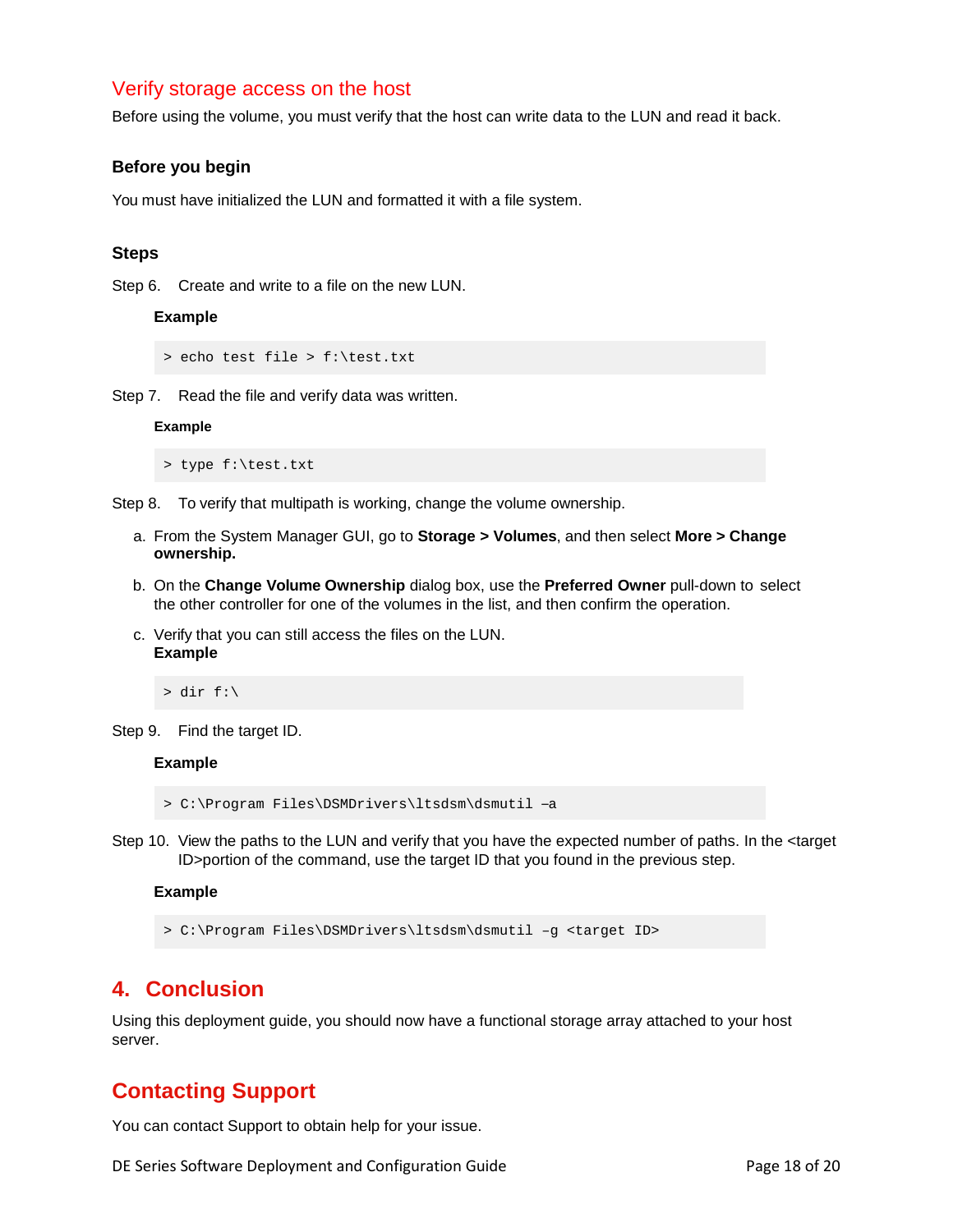You can receive hardware service through a Lenovo Authorized Service Provider. To locate a service provider authorized by Lenovo to provide warranty service, go to [https://datacentersupport.lenovo.com/](https://datacentersupport.lenovo.com/serviceprovider) [serviceprovider a](https://datacentersupport.lenovo.com/serviceprovider)nd use filter searching for different countries. For Lenovo support telephone numbers, see [https://datacentersupport.lenovo.com/supportphonelist f](https://datacentersupport.lenovo.com/supportphonelist)or your region support details.

# <span id="page-18-0"></span>**Notices**

Lenovo may not offer the products, services, or features discussed in this document in all countries. Consult your local Lenovo representative for information on the products and services currently available in your area.

Any reference to a Lenovo product, program, or service is not intended to state or imply that only that Lenovo product, program, or service may be used. Any functionally equivalent product, program, or service that does not infringe any Lenovo intellectual property right may be used instead. However, it is the user's responsibility to evaluate and verify the operation of any other product, program, or service.

Lenovo may have patents or pending patent applications covering subject matter described in this document. The furnishing of this document is not an offer and does not provide a license under any patents or patent applications. You can send inquiries in writing to the following:

*Lenovo (United States), Inc. 8001 Development Drive*

*Morrisville, NC 27560 U.S.A.*

*Attention: Lenovo Director of Licensing*

LENOVOPROVIDESTHISPUBLICATION"ASIS"WITHOUTWARRANTYOFANYKIND,EITHER EXPRESS ORIMPLIED,INCLUDING,BUTNOTLIMITEDTO,THEIMPLIEDWARRANTIESOFNON-INFRINGEMENT,

MERCHANTABILITY OR FITNESS FOR A PARTICULAR PURPOSE. Some jurisdictions do not allow disclaimer of express or implied warranties in certain transactions, therefore, this statement may not apply to you.

This information could include technical inaccuracies or typographical errors. Changes are periodically made to the information herein; these changes will be incorporated in new editions of the publication. Lenovo may make improvements and/or changes in the product(s) and/or the program(s) described in this publication at any time without notice.

The products described in this document are not intended for use in implantation or other life support applications where malfunction may result in injury or death to persons. The information contained in this document does not affect or change Lenovo product specifications or warranties. Nothing in this document shall operate as an express or implied license or indemnity under the intellectual property rights of Lenovo or third parties. All information contained in this document was obtained in specific environments and is presented as an illustration. The result obtained in other operating environments may vary.

Lenovo may use or distribute any of the information you supply in any way it believes appropriate without incurring any obligation to you.

Any references in this publication to non-Lenovo Web sites are provided for convenience only and do not in any manner serve as an endorsement of those Web sites. The materials at those Web sites are not part of the materials for this Lenovo product, and use of those Web sites is at your own risk.

Any performance data contained herein was determined in a controlled environment. Therefore, the result obtained in other operating environments may vary significantly. Some measurements may have been made on development-level systems and there is no guarantee that these measurements will be the same on generally available systems. Furthermore, some measurements may have been